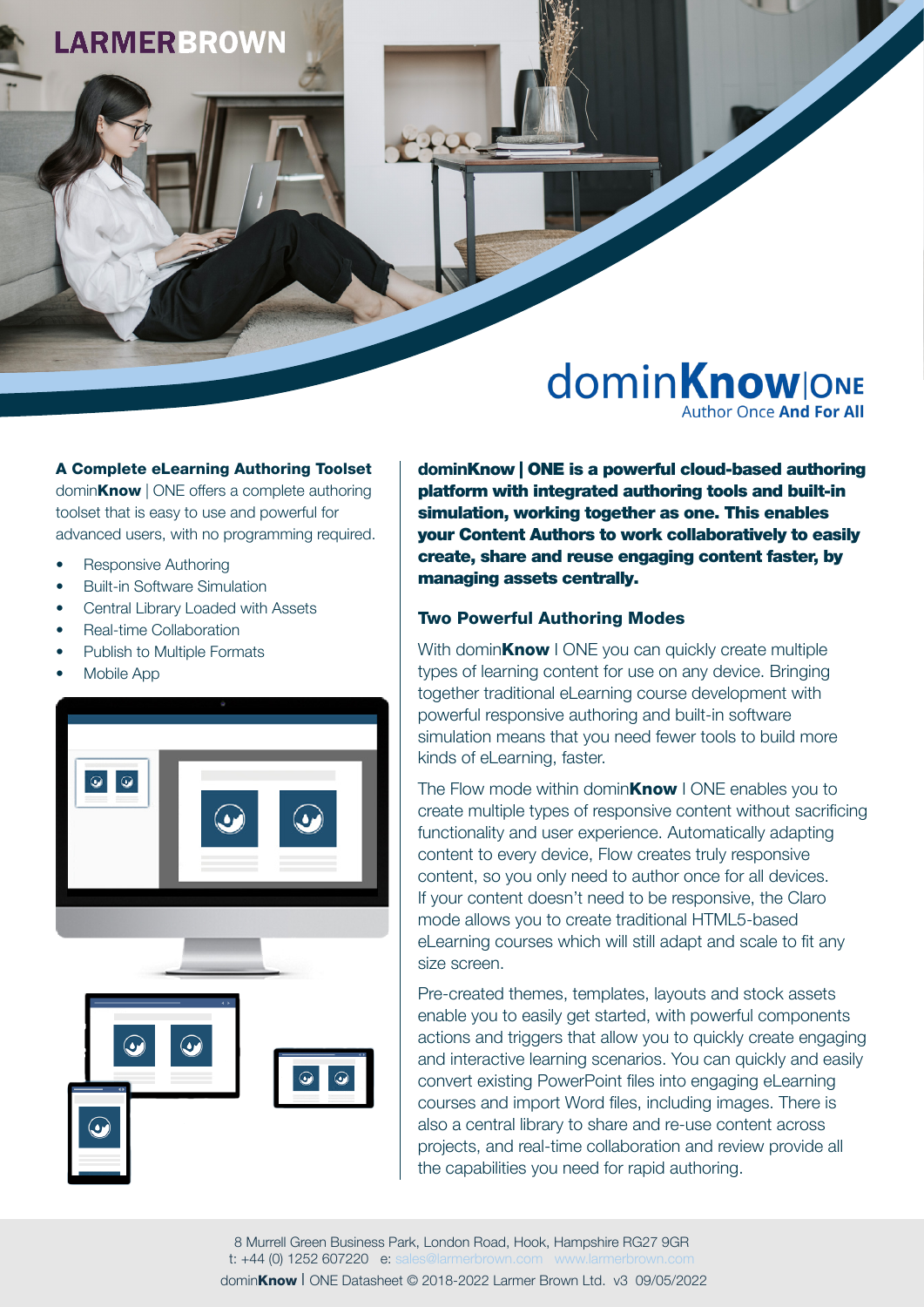Fully customisable practise and test questions allow you to check for understanding in your eLearning courses. Multiple question types are available which can also be randomised using question banks.

Your content can also incorporate audio narration, music, animations and interactive video.

## Software Simulation

domin**Know** I ONE comes integrated with a powerful and responsive simulator app for Windows and Mac users. Capture allows you to easily incorporate software simulations, screen captures and animated GIFs into your eLearning courses. You can edit the recorded Capture steps and add audio. Simply drag and drop your completed Capture recording onto your content page and set it to behave as an interactive step-by-step video or a list of guided steps.

#### Collaboration and Content Management

dominKnow I ONE includes built-in collaborative workflow and review features allowing you to track your eLearning projects for improved management and progress measurement. All team members can work simultaneously on the same project with functionality that allows you to see version history, who has made changes, as well as review and provide feedback.

Themes can be utilised to maintain brand consistency and enable you to update the appearance of multiple courses in one simple step. A central media library stores and tracks all your assets so any team member can share, re-purpose or re-use content easily.

The roll back feature allows you to revert to an earlier version of your content if needed and with everything automatically saved to the cloud, there is no worry about losing your content.

### **Hosting**

Larmer Brown exclusively offers single tenancy, security approved UK hosting for domin**Know** I ONE. Our hosting solution is fully managed, providing dedicated, cutting-edge security from an ISO-accredited UK data centre. For our government and public sector clients, our hosting service has also achieved Cyber Essentials Plus certification and is available on the G-Cloud 12 framework. This ensures the very highest standards of security, business continuity and peace of mind for all of our clients.



Author Once, for All Devices



Collaborate in Real Time



Engage Reviewers, Anywhere



Share and Re-Use Resources